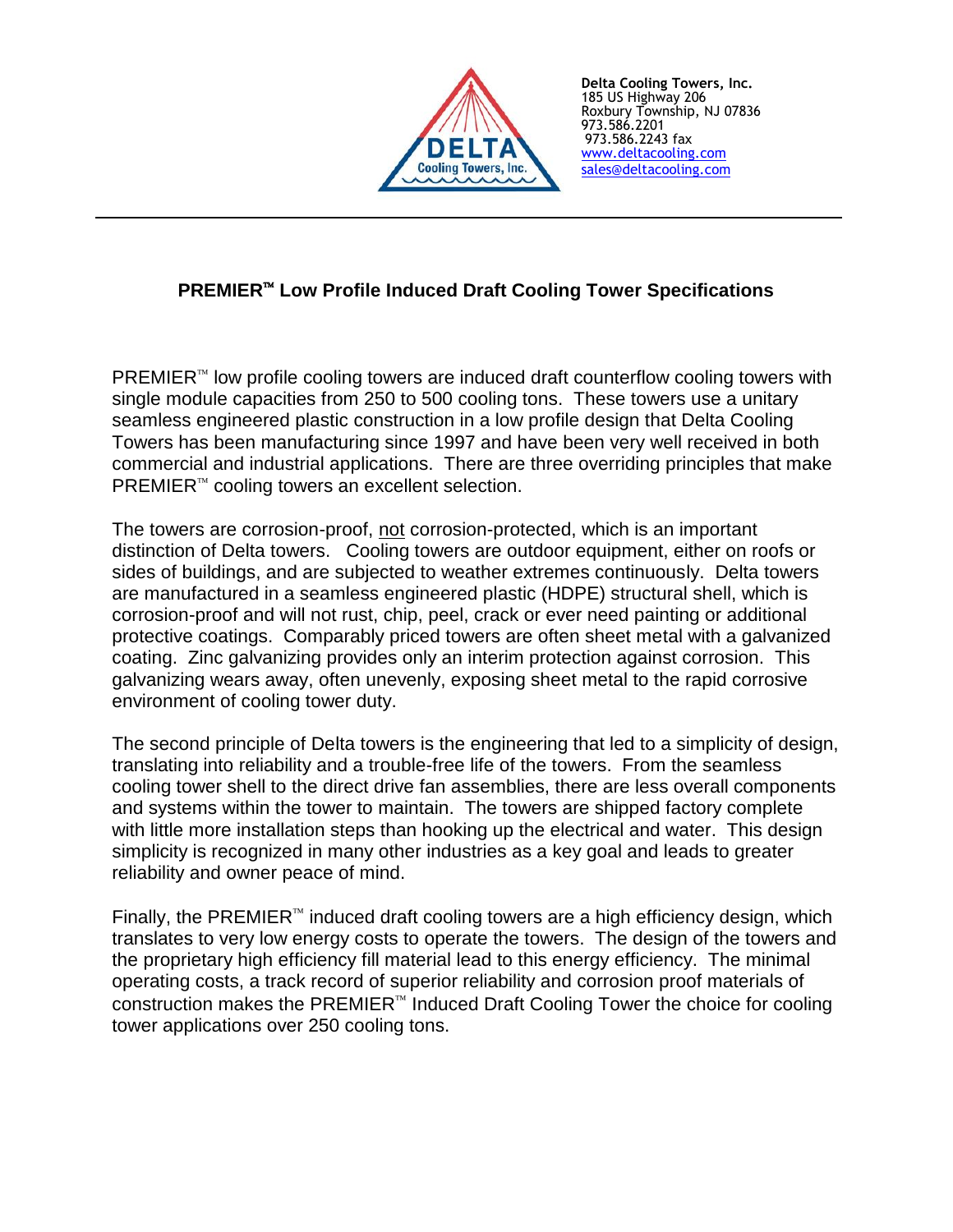## PREMIER™ INDUCED DRAFT COOLING TOWER

## PART 1 GENERAL

## 1.1 SCOPE

Work included to furnish and install Delta Cooling Tower model  $\Delta TR$  consisting of all equipment necessary to provide a complete operating system to remove specified heat load. Cooling towers shall be packaged, factory preassembled to the fullest extent possible, induced draft, counter flow design

## 1.2 RELATED WORK

{insert related work document here}

## 1.3 REFERENCES - STANDARDS

AMCA - Air Moving and Conditioning Association ASTM - American Society for Testing and Materials ANSI - American National Standards Institute ASME - American Society of Mechanical Engineers

## 1.4 QUALIFICATIONS

The cooling tower shall be manufactured by a company with at least 30 years experience manufacturer of seamless engineered polyethylene cooling tower systems.

#### 1.5 WARRANTY

Shell shall be warranted for 20 years and all other equipment shall be warranted for one year against material and workmanship defects from date of shipment.

## 1.6 SUBMITTALS

Shop drawings shall be provided and shall include but not be limited to:

- A. System dimension
- B. Operating and dry weight
- C. Details of equipment
- D. Mounting and support requirements
- E. Descriptions and specifications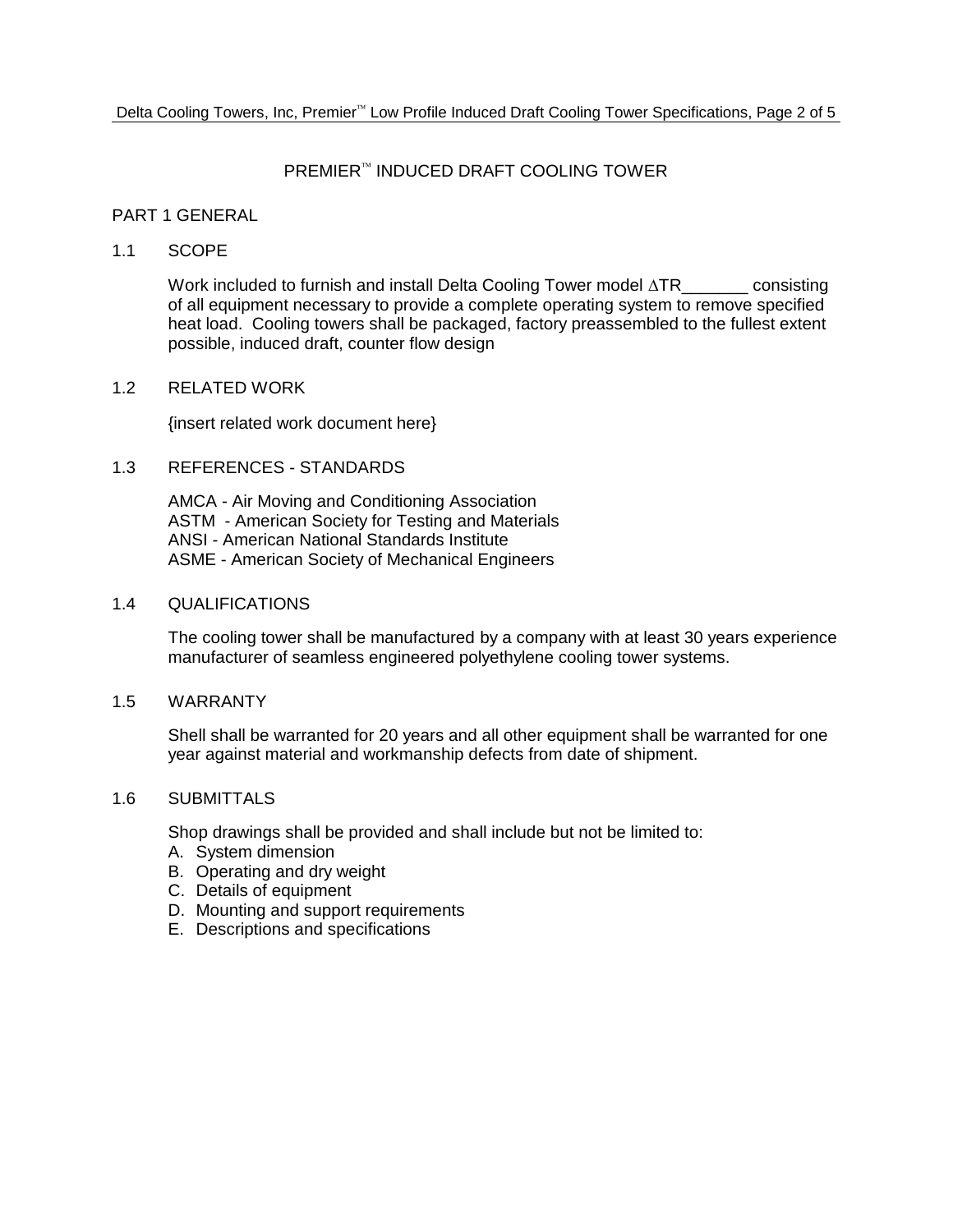## PART 2 PRODUCT

The cooling tower specified shall be factory complete, assembled to the fullest extent possible.

The cooling tower shall comply with the energy efficiency requirements of ASHRAE Standard 90.1

2.1 Induced Draft Cooling Tower, Model  $\triangle TR$  \_\_\_\_\_\_, \_\_\_\_\_\_ tons capacity, LICTUM, LICTUM F hot water temperature, LICTUM F cold water temperature, <sup>o</sup>F wet bulb temperature.

## A. Cooling tower

- 1. Shell shall be seamless, non-corrosive, hi-impact high density polyethylene (HDPE) of leak proof design. Conical transition for motor/fan assembly and integrally molded louvered inlet section around base of cooling tower integrated for optimum air distribution. The shell shall exceed 1/4" average thickness. The structural shell shall be capable of withstanding water temperatures up to 160°F on a continual basis.
- 2. Sump shall be integral with cooling tower shell, creating a one-piece seamless structure.
- 3. Cooling tower structural shell shall be guaranteed against corrosion for 20years.
- 4. Removable PVC louver panels located above the integral cold sump for accessibility to automatic make-up valve and adjustable float.
- 5. PVC flanged fittings shall be provided for inlet, outlet, overflow, drain and make up.
- 6. Outlet fitting for pump suction applications shall be provided with a vortex breaker.
- 6. Make up assembly shall be incorporated in the sump of the cooling tower. It shall be a mechanical valve assembly, adjustable height for varying operating condition.
- 7. Anti-Microbial Materials of Construction (Optional)

7.1 Tower Shell Materials: Tower Shell to have compounded additive in resin base material that creates anti-microbial properties throughout the crosssection of the shell material. Anti-microbial properties of the Shell material shall be tested in accordance with Efficacy Standard JIS Z 2801 and produce an anti-microbial activity value of greater than R=4 as displayed by the test results. The purpose of this option is to minimize Bio film growth in the tower and significantly reduce the possibility of Legionella growth within the tower.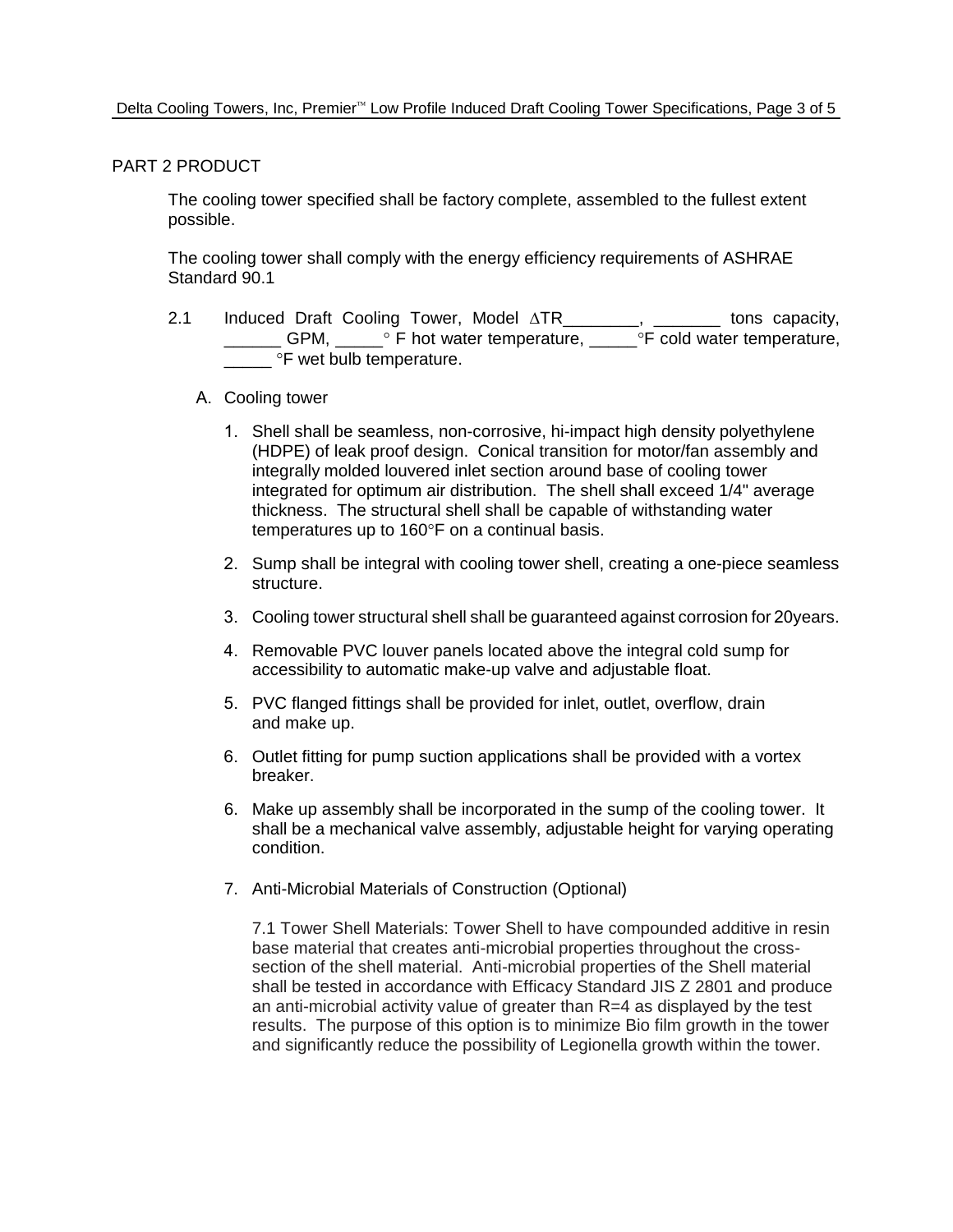7.2 Tower Fill Materials: Tower shall include Wet Decking (fill) with similar antimicrobial efficacy to the tower shell. The Wet Decking shall have an additive in the fill base material that inhibits the growth of microorganisms and resists the growth of biofilms. Anti-microbial properties of the Wet Decking shall be tested in accordance with Efficacy Standard JIS Z 2801 and produce an anti-microbial activity value of greater than R=4 as displayed by the test results. This fill selection is included with the antimicrobial shell upgrade detailed in item 8.1.

The engineered plastic shell is the optimum material for cooling tower construction. The material is molded into a totally seamless shell, which will never leak, unlike conventional cooling towers which require many panels, joints, seams, seam gaskets, caulking and hundreds of bolts or other fasteners to maintain the integrity of the product. The Delta structural shell will never rust, chip, crack or ever need painting or further protective coatings. The structural shell is warranted for 20 years which is much longer than other available cooling towers

Galvanized steel towers provide only interim corrosion protection. The zinc galvanizing is designed only to delay corrosion as the zinc wears steadily away. Moderately high temperatures and various water chemical treatments speed up this leaching of zinc into the water or atmosphere. With only ounces per square foot of corrosion protection, it is only a matter of time till corrosion of the underlying sheet steel sets in.

Thin fiberglass panels can also not match the structural integrity of Deltas' seamless engineered plastic. Over time, if that long, leaks can develop at the joints even with gaskets and caulking applied. Thin fiberglass when exposed to the wide range of outdoor weather elements is also subject to delaminating, wicking and overall degradation.

# B. Drift eliminator

Drift eliminator shall be three pass non-corrosive, polyvinyl chloride (PVC) corrugated and bonded. Drift losses not to exceed .002% of water flow.

C. Water distribution

Totally enclosed, non-corrosive, polyvinyl chloride (PVC) pipe with large orifice non-clog spray nozzle distribution system. Threaded nozzle orifices shall be interchangeable allowing substitution of larger diameter orifice for increased flow conditions without increasing inlet pressure.

D Wet decking

Rigid PVC film, corrugated and bonded for maximum cooling efficiency.

- E. Fan assembly
	- 1. Fan propellers shall be adjustable pitch direct drive. Fan blades shall be constructed of fiberglass reinforced polypropylene with aluminum silicon alloy hub with stainless steel hardware. Statically and dynamically balanced prior to shipping.